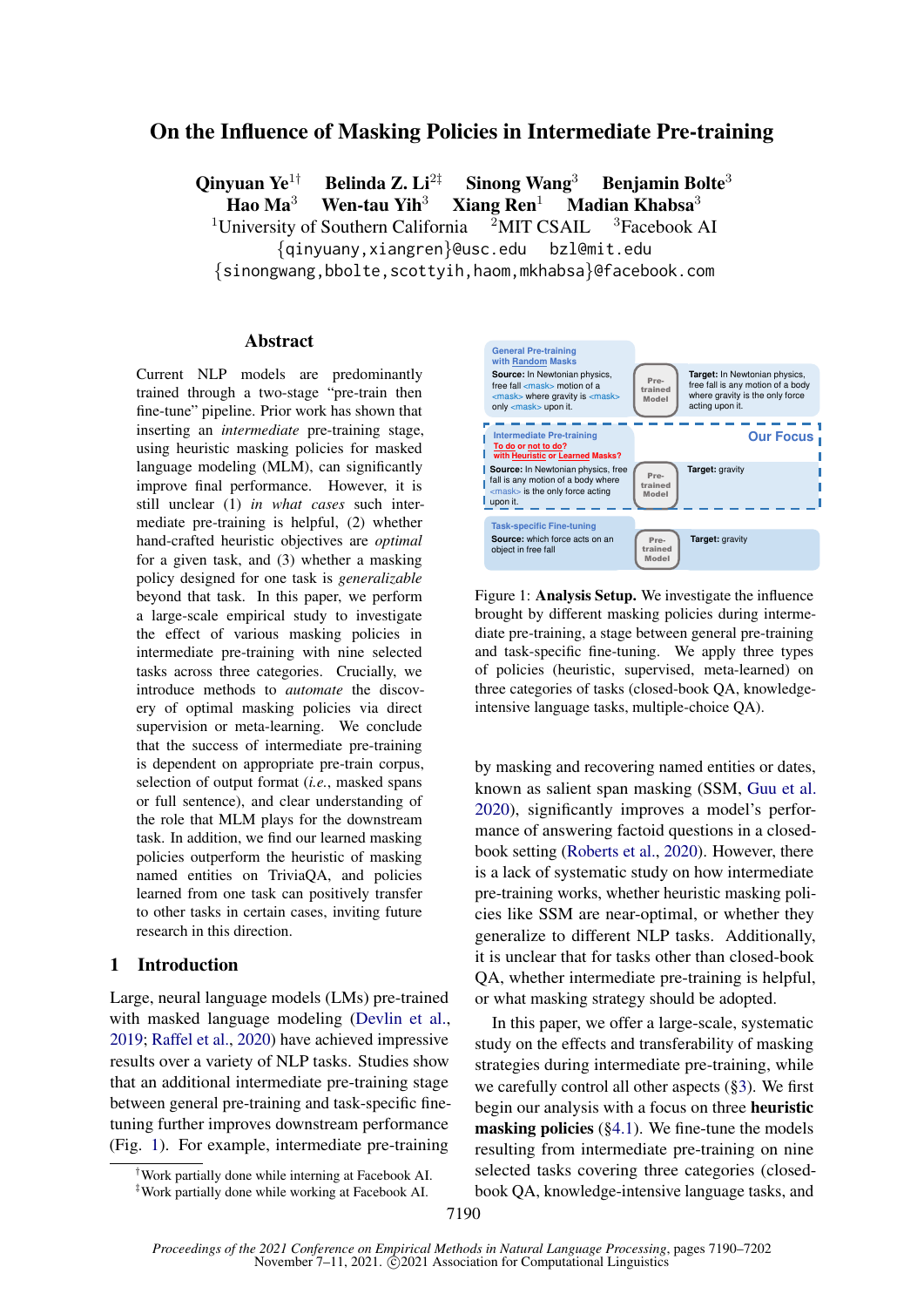multi-choice QA). Our results suggest that successful intermediate pre-training is dependent on the selection of appropriate corpus. Moreover, heuristicbased approaches are effective only when we have a precise understanding of the role masked language modeling (MLM) plays in downstream task. For example, MLM serves as a sort of memorization step [\(Petroni et al.,](#page-10-2) [2019\)](#page-10-2), whereby learning to unmask spans in context is analogous to memorizing facts about the span. In the absence of such understanding, heuristic policies may be sub-optimal.

This motivates us to explore whether automating the discovery of optimal masking policies is possible. We design methods to learn a masking policy with supervised learning ([§4.2\)](#page-2-1) or meta-learning ([§4.3\)](#page-3-0), and compare downstream task performance using the same protocol in our previous analysis. Notably, we observe that masking policies learned with supervised learning and meta-learning outperforms the SSM policy for TriviaQA [\(Joshi et al.,](#page-9-1) [2017\)](#page-9-1), and these policies learned from TriviaQA also help improve performance on Web Questions [\(Berant et al.,](#page-8-1) [2013\)](#page-8-1). We also discuss the pros and cons of learned masking policies, such as downstream task learning efficiency, risks of over-fitting and learning instability.

Finally, in hopes to better understand the heuristic and learned masking policies, we provide quantitative analysis on the masks produced by these policies. We visualize the distribution of part-ofspeech tags among masked tokens, and their relation to token frequency in the corpus ([§5.3\)](#page-6-0). We find that the masking policies learned from TriviaQA tend to mask more proper nouns and tend to mask less frequent words when compared to SSM.

Overall, our empirical analysis provides useful suggestions for NLP researchers who aim to improve downstream task performance using intermediate pre-training and heuristic masking strategies. In addition, our experiments reveal that infusing task-specific knowledge into LMs with learned masking policies is a promising way to improve downstream task performance, and invite future research in this direction.

# 2 Preliminary: Masked Language Modeling

In this section, we revisit MLM objective with the notation that we will use throughout the paper. MLM is a predominant pre-training objective for large-scale transformers in NLP [\(Devlin et al.,](#page-8-0)

[2019\)](#page-8-0). MLM and its variants can be characterized with two key components: a masking policy  $q(.; \phi)$ , parameterized by  $\phi$ , which decides the collection of tokens to be masked, and a language **model**  $f(.;\theta)$ , parameterized by  $\theta$ .

Formally, given a sequence of tokens  $x =$  $[x_1, x_2, ..., x_m], g(\mathbf{x}; \phi)$  generates a sequence of binary decisions  $\mathbf{d} = [d_1, d_2, ..., d_m]$ , where  $d_i = 1$ indicates the token  $x_i$  will be masked. The source sequence for pre-training,  $\mathbf{x}^{(\text{src})}$ , is formulated by replacing the selected tokens with a special <mask> token, i.e.,  $\mathbf{x}^{(\text{src})} = [x_1^{(\text{src})}]$  $x_1^{\text{(src)}}, x_2^{\text{(src)}}$  $x_2^{\text{(src)}},...,x_m^{\text{(src)}}$ ], where  $x_i^{\text{(src)}}=x_i$  if  $d_i=0$  and  $x_i^{\text{(src)}}=\,$   $\leq$  mask> if  $d_i=1.$ We denote this operation as  $\mathbf{x}^{(\text{src})} = \mathbf{x} \oplus \mathbf{d}$ . The target sequence  $\mathbf{x}^{(tar)}$  can be either the full original sequence x (BART, [Lewis et al. 2020\)](#page-9-2), or the sequence of masked tokens (T5, [Raffel et al. 2020\)](#page-10-0).

## <span id="page-1-0"></span>3 Analysis Setup

In this section we introduce the analysis pipeline  $(\S 3.1)$  and downstream datasets we use  $(\S 3.2)$ . We defer the details of learned masking policies to [§4.](#page-2-3)

#### <span id="page-1-1"></span>3.1 Experiment Procedure

Our goal is to analyze the influence in downstream task performance brought by different masking policies  $g(.; \phi)$  during intermediate pre-training. Towards this goal, we ensure that the only variable is the masking policy, while all other aspects are controlled, so that the downstream performance reveal the influence we aim to study. We first initialize with a BART-base model [\(Lewis et al.,](#page-9-2) [2020\)](#page-9-2); then for each masking policy, we conduct experiments following a two-stage pipeline:

Stage 1. Intermediate Pre-training. We perform intermediate pre-training with a given masking policy  $q(.; \phi)$ . All intermediate pre-training is done with input sequence length of 128, batch size of 2048, learning rate of 0.0001, up to a total number of 100, 000 updates, using Wikipedia snapshot from December 20,  $2018<sup>1</sup>$  $2018<sup>1</sup>$  $2018<sup>1</sup>$ .

Stage 2. Task-specific Fine-tuning. We finetune each resulting checkpoint from Stage 1 on related downstream tasks, and evaluate their performance. We follow the same routine of hyperparameter search for each checkpoint. We then run the

<span id="page-1-2"></span><sup>&</sup>lt;sup>1</sup>The snapshot is available at [https://archive.org/download/](https://archive.org/download/enwiki-20181220) [enwiki-20181220.](https://archive.org/download/enwiki-20181220) Wikipedia is licensed under [CC BY-SA](https://creativecommons.org/licenses/by-sa/3.0/) [3.0.](https://creativecommons.org/licenses/by-sa/3.0/)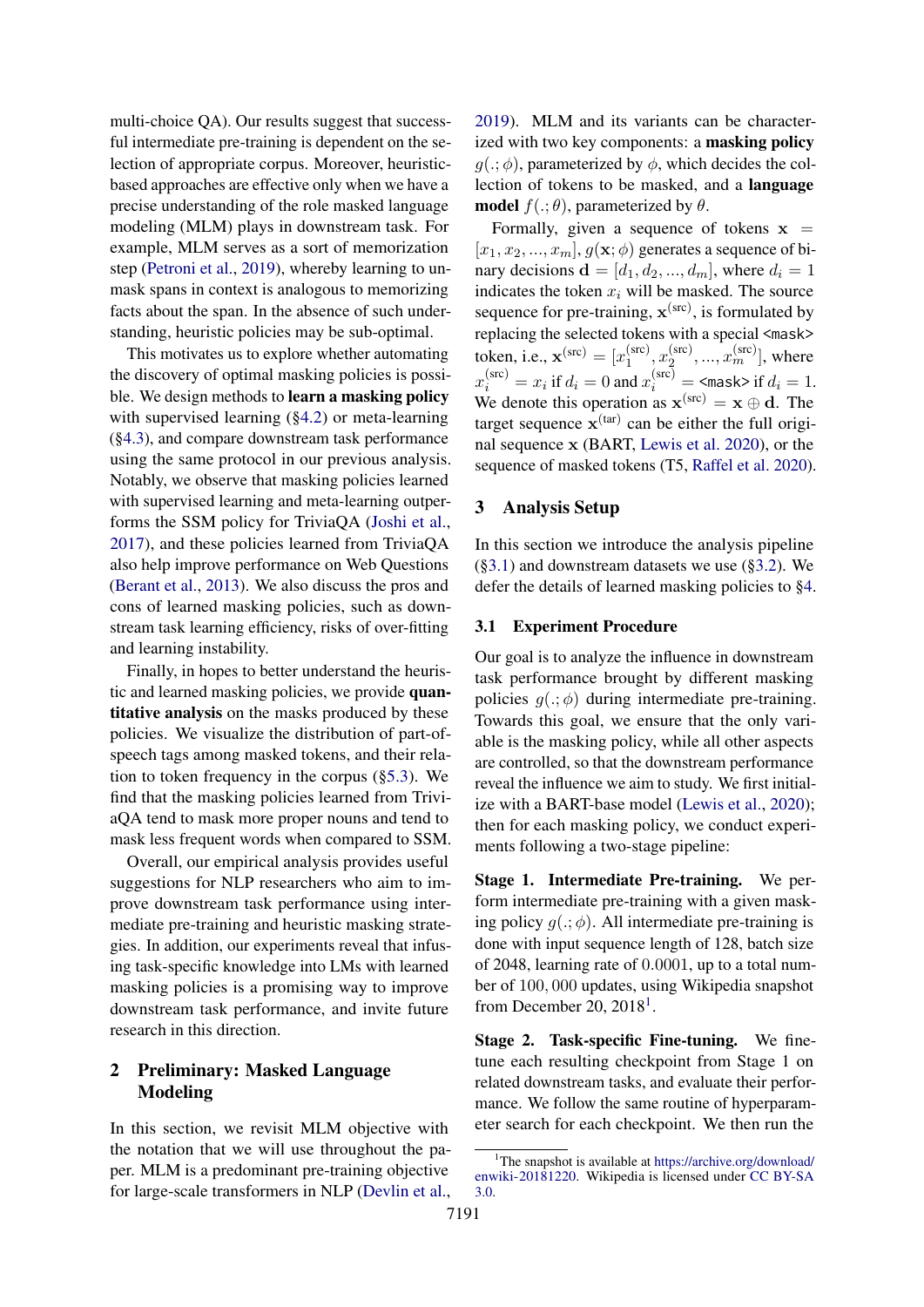fine-tuning experiments with the best hyperparameter setting and three different random seeds. See Appendix [B](#page-11-0) for details.

## <span id="page-2-2"></span>3.2 Downstream Tasks and Datasets

We focus our study on nine downstream tasks across three categories. We introduce their details and explain the rationale behind our selection in the following.

Closed-book QA. Closed-book QA is a task that requires a language model to directly answer questions without access to external knowledge [\(Roberts et al.,](#page-10-1) [2020\)](#page-10-1). This paradigm assumes that the model memorizes large amounts of knowledge from its pre-training data, which gets "packed" into its parameters, and can subsequently be "retrieved" to answer questions. Notably, [Roberts et al.](#page-10-1) [\(2020\)](#page-10-1) reported 9%+ improvement in exact match on TriviaQA when intermediate pre-training with salient span masking (*i.e.*, masking and recovering named entities or dates) is performed on a T5-11B model. This observation inspired our work. Our study considers three datasets for closed-book QA: Natural Questions (NQ, [Kwiatkowski et al. 2019\)](#page-9-3), WebQuestions (WQ) and TriviaQA (TQA).

Knowledge-Intensive Tasks from KILT. Extending from closed-book QA, we select three tasks from the KILT benchmark [\(Petroni et al.,](#page-10-3) [2020\)](#page-10-3) that also aims to test a model's implicit knowledge capacity, while having different task formats and goals. Aidayago2 (AY2, [Hoffart et al. 2011\)](#page-9-4) is an entity linking task that requires the model to assign a Wikipedia page to an entity mention in the text. The output is the unique name of the Wikipedia page in text format. Zero-shot relation extraction (ZSRE, [Levy et al. 2017\)](#page-9-5) is a slot filling task that aims to predict the object when given the subject and the relation. The relations in the train/dev/test splits are non-overlapping. Wizard of Wikipedia (WoW, [Dinan et al. 2019\)](#page-8-2) is a dataset of dialogue histories relevant to knowledge in Wikipedia. The model is required to act like a chatbot and generate the response given previous dialogue history.

Knowledge-Intensive Multiple-choice QA. We select three multiple-choice QA datasets, in which the questions can be answered with commonsense/background knowledge without any context, but the dataset provides additional context paragraphs to explicitly state the background knowledge used. We use WIQA [\(Tandon et al.,](#page-10-4) [2019\)](#page-10-4) which focuses on procedural text, QuaRTz

[\(Tafjord et al.,](#page-10-5) [2019\)](#page-10-5) which focuses on qualitative relationship, and ROPES [\(Lin et al.,](#page-9-6) [2019\)](#page-9-6) which focuses on causes and effects. We reformat these tasks into sequence-to-sequence format, following UnifiedQA [\(Khashabi et al.,](#page-9-7) [2020\)](#page-9-7).

To summarize, all tasks above can be treated as sequence-to-sequence tasks, where each example is a source-target pair  $(s, t)$ , accompanied with a context paragraph c provided by the dataset. Details for dataset splitting are in Appendix [D.1.](#page-11-1)

# <span id="page-2-3"></span>4 Compared Masking Policies

We experiment with three categories of masking policies: heuristic policies, where  $q$  is a fixed heuristic function ([§4.1\)](#page-2-0); supervised policies, where  $g$  is a model whose weights are learned from *direct supervision* on downstream tasks ([§4.2\)](#page-2-1); and meta-learned policies, where  $g$  is a model whose weights are learned through *meta-learning* on downstream tasks ([§4.3\)](#page-3-0).

## <span id="page-2-0"></span>4.1 Heuristic Policy

We experiment with the following three heuristic masking policies: (1) BART's original denoising objective (+Orig); (2) Masking and recovering 15% randomly selected tokens  $(+Rand)^2$  $(+Rand)^2$ ; (3) Salient span masking, *i.e.*, masking and recovering one named entity [\(Roberts et al.,](#page-10-1) [2020;](#page-10-1) [Guu et al.,](#page-9-0) [2020\)](#page-9-0) (+SSM).

## <span id="page-2-1"></span>4.2 Supervised Policy

When students prepare for closed-book exams, they are likely to review and memorize what they perceive as most important in the text book. Such perception is learned from their prior experience of taking closed-book exams. Following this intuition, [Ye et al.](#page-10-6) [\(2020\)](#page-10-6) proposed to learn a masking policy for closed-book QA tasks to help the model focus on *likely answers* during intermediate pre-training. The masking policy is trained with (answer, context) examples, and the policy is an extractive model that extracts the answer span from the context. For example, if the context x is [Charles, Schulz, was, the, creator, of, Snoopy] and the answer is "Charles Schulz", the label for the answer start index will be [1,0,0,0,0,0,0]; for end index it will be  $[0,1,0,0,0,0,0]$ . In the following, we briefly recap the method with our notations.

<span id="page-2-4"></span><sup>2</sup> 15% is borrowed from BERT and T5. "+Orig" and "+Rand" are different in that  $\mathbf{x}^{(tar)} = \mathbf{x}$  for "+Orig", while  $\mathbf{x}^{(\text{tar})}$  contains the masked 15% tokens for "+Rand".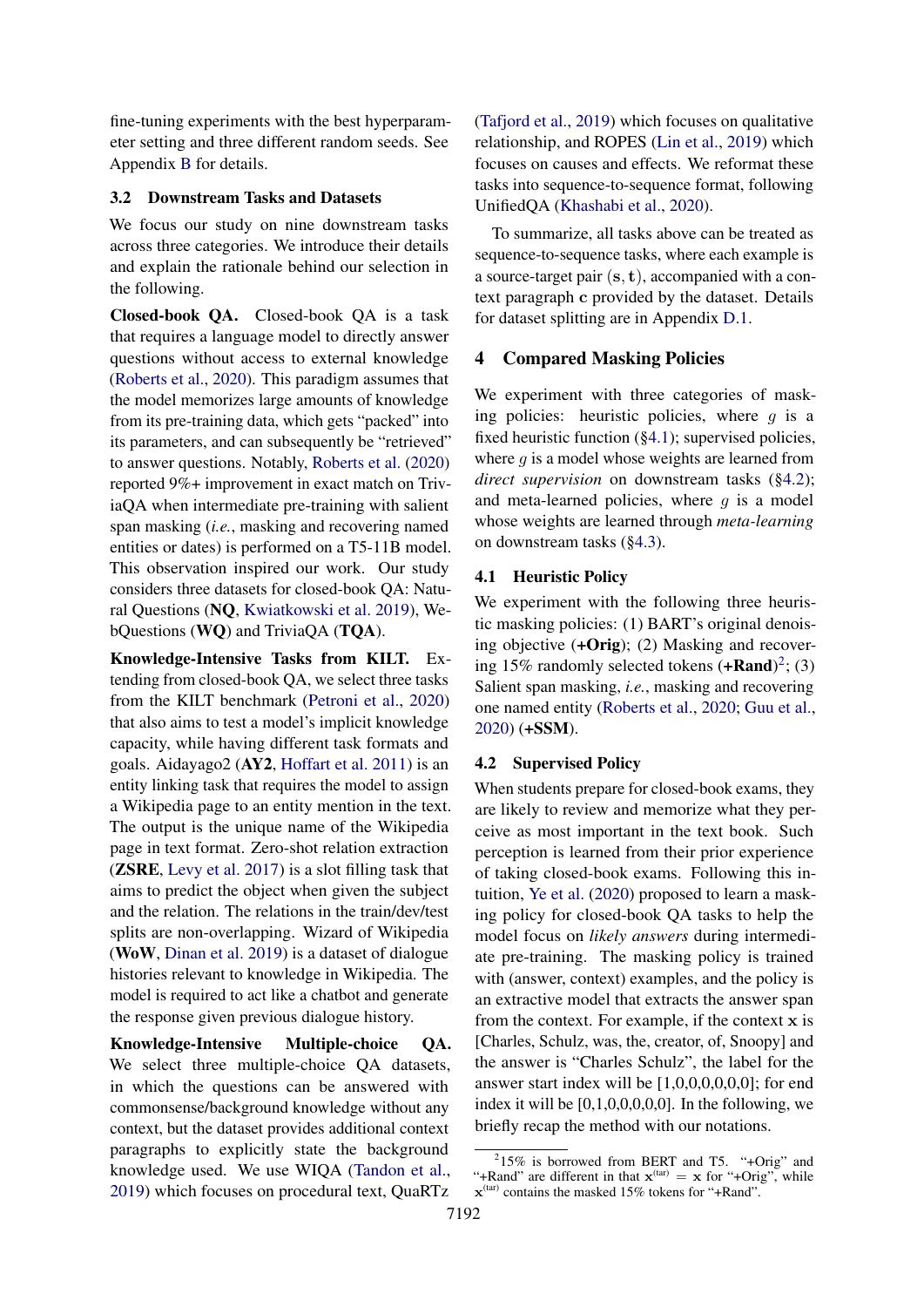**Model.** Given context paragraph tokens  $x =$  $[x_1, x_2, ..., x_m]$ , we first use an embedding matrix E to embed each token:  $[e_1, e_2, ..., e_n]$ . Then, we use a 2-layer bi-directional LSTM model to com-pute the hidden representation at each position.<sup>[3](#page-3-1)</sup>

$$
[\mathbf{h}_1, \mathbf{h}_2, ..., \mathbf{h}_n] = \text{Bi-LSTM}([\mathbf{e}_1, \mathbf{e}_2, ..., \mathbf{e}_n]) \tag{1}
$$

Finally, we use two learned vectors  $(\mathbf{w}_{st}, b_{st})$ and  $(\mathbf{w}_{ed}, b_{ed})$  to compute the logits for each position being the start or end position of the potential answer/target span. For example, the logit of position  $j$  being a start/end position is computed as follows.

$$
y_{j,st} = \mathbf{w}_{st}\mathbf{h}_j + b_{st}, \ \ y_{j,ed} = \mathbf{w}_{ed}\mathbf{h}_j + b_{ed}. \ \ (2)
$$

Policy Inference. When deploying the policy to intermediate pre-training, we select the potential answer spans by ranking the sum of start and end logits of each potential spans, in accordance to the inference step in machine reading comprehension models. That is, we rank the spans  $(i, j)$  according to  $y_{i,st} + y_{j,ed}$ . We consider two variants when deploying the policy: (a) masking the top 1 span or (b) sampling 1 span from the top 5 spans.

Applicability and Limitation. Supervised policy is designed for closed-book QA, and one limitation of this method is that the target span t must appear *as is* in the context paragraph c. Within all other knowledge intensive tasks, only ZSRE satisfies this constraint. To sum up, we apply supervised policy method to TQA, NQ, ZSRE.

### <span id="page-3-0"></span>4.3 Meta-learned Policy

Conceptually, what the learned masking policy captures is closely related to the concept of "learning to learn" [\(Schmidhuber,](#page-10-7) [1987;](#page-10-7) [Thrun and Pratt,](#page-10-8) [1998\)](#page-10-8). At a high level, the masking policy should provide the model with the desired initialization for the downstream task, such that the model can better learn the downstream task in only a few fine-tuning updates. Therefore, we construct a meta-learning approach, which we describe below.

**Overview.** We formulate each  $(c, s, t)$  example as a small "task". For each task, the goal is to improve the performance of generating target sequence t given input s, immediately after learning

<span id="page-3-2"></span>

Figure 2: Update masking policy by learning from one context-query-answer example. (1) Inner Loop: (a) A context paragraph  $c$  is first masked with current policy  $g(.; \phi)$ , and the language model is trained to recover masked tokens for one step; (b) the language model is trained on  $(a, a)$  pair for one step. (2) Outer **Loop:** We use the validation loss on the same  $(q, a)$ pair to update the masking policy, by directly taking the gradient of loss L w.r.t policy parameters  $\phi$ .

from the context c. This is similar to taking quizzes, where a student first learns from a passage c and then is immediately tested on it by trying to answer t given s. Studying from c strategically with an optimal masking policy will result in better performance (*i.e.*, smaller loss in generating **t**).

Following work in gradient-based meta-learning [\(Finn et al.,](#page-8-3) [2017;](#page-8-3) [Grefenstette et al.,](#page-9-8) [2019\)](#page-9-8), we set up an *inner* and *outer* loop. We briefly sketch the procedure in Fig. [2.](#page-3-2) In the inner loop, we focus on the current  $(c, s, t)$  examples by applying the current masking policy  $g(.; \phi)$  and performing pre-train/fine-tune updates to  $f(.;\theta)$ . In the outer loop, we update the policy  $g(.; \phi)$  with the signal at the end of inner loop training. We denote  $\phi^{(p)}$  as the masking policy parameters after  $p$  outer loop optimization steps, and  $\theta^{(p,q)}$  as the LM parameters after  $p$  outer loop optimization steps and  $q$  inner loop optimization steps.

Inner Loop. In one inner-loop curriculum, we first take the context as a pre-training sentence, *i.e.*,  $\mathbf{x} = \mathbf{c}$ , and use the current masking policy  $g(.; \phi^{(p)})$ to determine the masks d and the implied perturbed input  $\mathbf{x}^{(\text{src})}$ , *i.e.*,  $\mathbf{d} = g(\mathbf{x}; \phi^{(p)})$ ,  $\mathbf{x}^{(\text{src})} = \mathbf{x} \oplus \mathbf{d}$ .

<span id="page-3-3"></span>We pre-train  $\theta^{(p,0)}$  for one step to recover x from  $\mathbf{x}^{\text{(src)}}$ :

$$
\theta^{(p,1)} = \theta^{(p,0)} - \alpha_0 \nabla_{\theta^{(p,0)}} \mathcal{L}(f(\mathbf{x}^{(\text{src})}; \theta^{(p,0)}), \mathbf{x}),
$$
\n(3)

where  $\alpha_0$  is the learning rate, and  $\mathcal{L}(\cdot, \cdot)$  is the cross entropy loss for recovering x using disturbed input

<span id="page-3-1"></span><sup>&</sup>lt;sup>3</sup>Though the masking policy can theoretically take any form, we opt for a lightweight architecture (2-layer Bi-LSTM) as we need to apply it to millions of pre-training instances.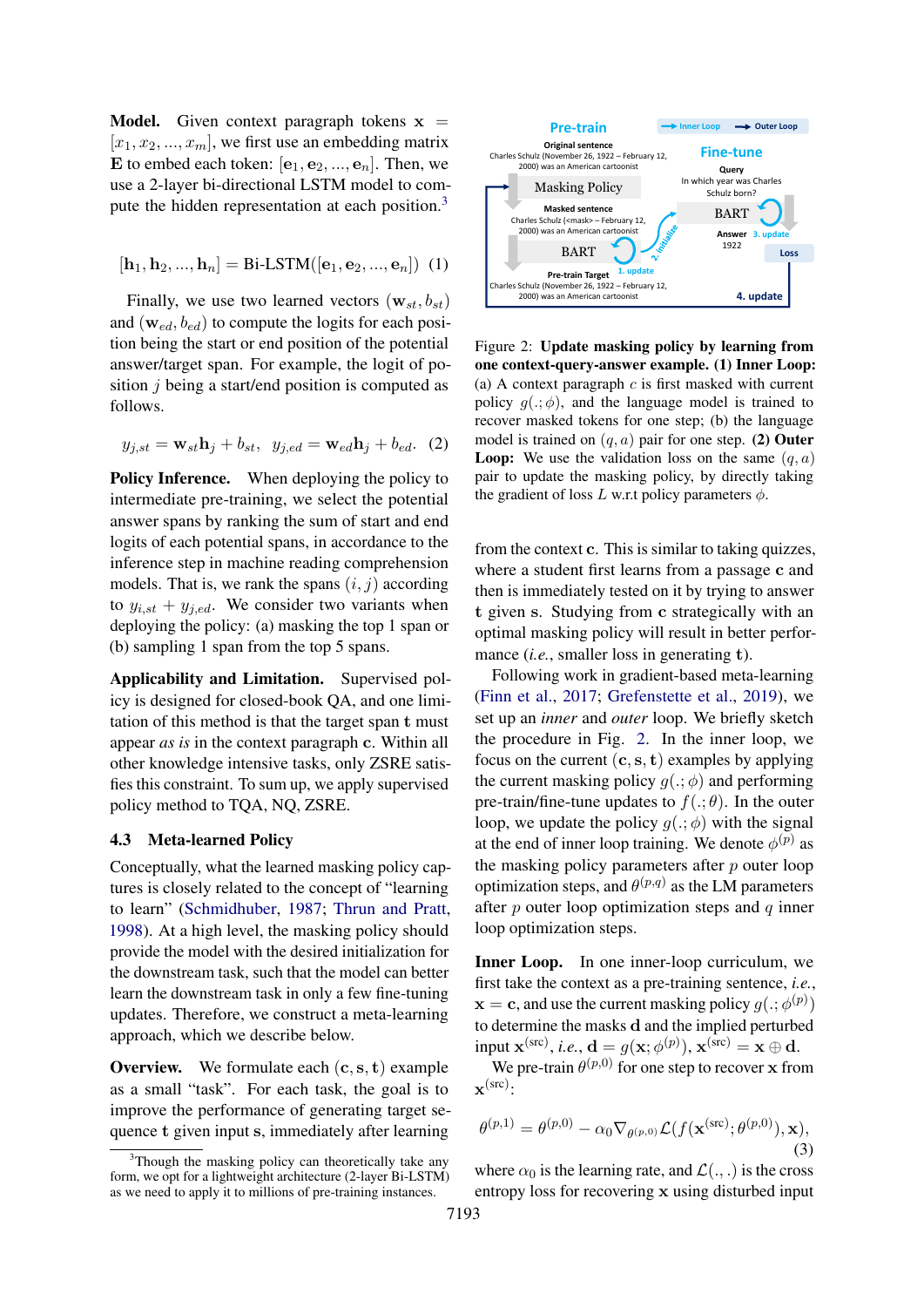$\mathbf{x}^{(\text{src})}$  and model parameters  $\theta^{(p,0)}$ .

Next, we take  $\theta^{(p,1)}$  as initialization and finetune it for one step on the downstream objective of predicting t given s:

$$
\theta^{(p,2)} = \theta^{(p,1)} - \alpha_1 \nabla_{\theta^{(p,1)}} \mathcal{L}(f(\mathbf{s}; \theta^{(p,1)}), \mathbf{t}). \tag{4}
$$

**Outer Loop.** In outer loop, we update the masking policy  $g(.; \phi^{(p)})$ . We aim to answer query s correctly after the inner-loop curriculum. We define the meta-loss  $\mathcal{L}'$  as the decrease in losses after the one fine-tuning update, *i.e.*,

$$
\mathcal{L}' = \mathcal{L}(f(\mathbf{s}; \theta^{(p,2)}), \mathbf{t}) - \mathcal{L}(f(\mathbf{s}; \theta^{(p,1)}), \mathbf{t}).
$$
 (5)

 $\mathcal{L}'$  characterizes how fast the model has adapted itself to answer  $(s, t)$  within one step of optimization. Since all computations in Eq.  $(3-5)$  $(3-5)$  are continuous<sup>[4](#page-4-1)</sup>, we optimize  $\phi$  by directly taking gradients from  $\mathcal{L}'$ ,

$$
\phi^{(p+1)} = \phi^{(p)} - \alpha_2 \nabla_{\phi^{(p)}} \mathcal{L}'.
$$
 (6)

<span id="page-4-2"></span>Controlling Masking Budget. Higher order optimization is known to be unstable [\(Antoniou et al.,](#page-8-4) [2019\)](#page-8-4). In early stages of the study, we found the policy to be flipping between masking none or all of the tokens. To stabilize, we add a softened L2 loss to control the portion of mask/not-mask decisions output by  $g(.; \phi)$ . Denoting  $l(\mathbf{x})$  as the input sequence length,  $l(\mathbf{d})$  as the number of mask decisions; we define a budget  $\gamma$  and a tolerance factor  $\epsilon$ , and compute the regularization term  $\mathcal{L}_{req}$ ,

$$
\mathcal{L}_{reg}(\mathbf{x}, \mathbf{d}) = \begin{cases} 0, & |\gamma l(\mathbf{x}) - l(\mathbf{d})| \le \epsilon l(\mathbf{x}) \\ (\gamma l(\mathbf{x}) - l(\mathbf{d}))^2, & \text{otherwise} \end{cases}
$$
(7)

For example, when  $\gamma = 15\%$ ,  $\epsilon = 5\%$  and the input sequence x contains 100 tokens, the policy will not be penalized if it's masking  $15 \pm 5$  of all tokens in the sequence. We modify the optimization step in Eq. [\(6\)](#page-4-2) as follows, where  $\beta$  is a co-efficient balancing the regularization intensity.

$$
\phi^{(p+1)} = \phi^{(p)} - \alpha_2 \nabla_{\phi^{(p)}} (\mathcal{L}' + \beta \mathcal{L}_{reg}(\mathbf{x}, \mathbf{d})) \tag{8}
$$

Post-processing. When we deploy a learned policy to pre-training, we are no longer constrained by differentiability. Based on useful techniques in previous work, we apply post-processing to predicted masking decisions d. (1) Whole-word masking and text infilling [\(Liu et al.,](#page-9-9) [2019;](#page-9-9) [Lewis et al.,](#page-9-2) [2020\)](#page-9-2): whenever one subword  $x_i$  within a whole word is masked  $(d_i = 1)$ , we expand the mask and always mask the whole word. When consecutive tokens are masked, we replace the sequence of <mask> in the input sequence with exactly one <mask> token. (2) Additional budget control: Even with our budget regularization loss (Eq. [7\)](#page-4-3), we find some input sequences get too many masks ( $> 50\%$ ). This creates extremely challenging pre-train examples that may prevent the model from learning useful information. For these sentences we randomly "unmask" tokens to keep the portion of masks below 30%.

<span id="page-4-0"></span>For space concerns, we leave pseudo-code and other implementation details in Appendix [A.2.](#page-11-2)

## 5 Results and Discussion

Following our analysis setup ([§3\)](#page-1-0), we present the results for closed-book QA in Table [1,](#page-5-0) knowledgeintensive language tasks (KILT) in Table [2](#page-5-1) and multiple-choice QA in Table [3.](#page-5-2) In the following, we aim to understand the influence brought by different masking policies through these results. We also introduce several ad-hoc experiments to verify our hypotheses raised in our analysis.

## 5.1 Comparison of Heuristic Policies

<span id="page-4-3"></span>Continue pre-training with the original objective is helpful in general. Prior work has shown that intermediate pre-training on *encoder* models (*i.e.*, RoBERTa, [Liu et al. 2019\)](#page-9-9) with in-domain corpora helps to improve downstream *classification* tasks performance [\(Gururangan et al.,](#page-9-11) [2020\)](#page-9-11). Our experiments help to examine whether similar conclusion holds for *text-to-text* models and *tasks beyond classification*. From our results, we found intermediate pre-training with Wikipedia and BART's original objective (+Orig) improves performance of two closed-book QA tasks (TQA and WQ), one entity linking task (AY2), and two multiple-choice QA tasks (WIQA and QuaRTz); maintains performance on NQ and ZSRE; leads to worse performance on ROPES. Overall, intermediate pre-training leads to improved performance; this may be due to the common observation that language models tend to improve with further pre-training even after validation perplexity have plateaued, or that Wikipedia as a general knowledge-intensive corpus, is more closely related to our downstream tasks, compared to the

<span id="page-4-1"></span><sup>4</sup>We use Gumbel Softmax [\(Jang et al.,](#page-9-10) [2017\)](#page-9-10) to discretize the output of  $g(.;\phi^{(p)})$  and formulate masking decision **d**, and we use embedding mixture for  $\mathbf{x}^{(\text{src})} = \mathbf{x} \oplus \mathbf{d}$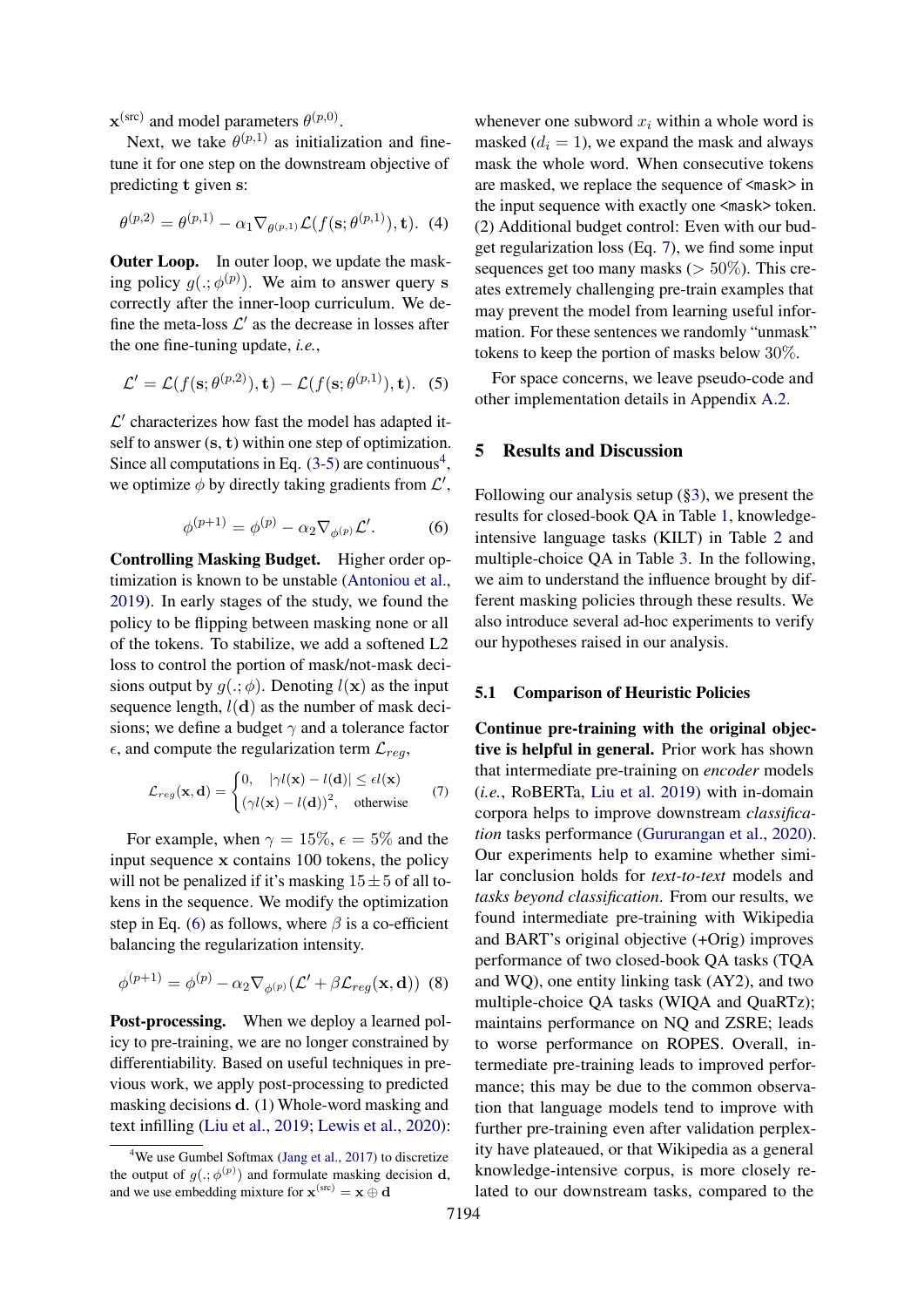<span id="page-5-0"></span>

|                          | <b>TQA</b>        | WO                | NQ                          |
|--------------------------|-------------------|-------------------|-----------------------------|
| <b>BART-Base</b>         | $21.82_{\pm .15}$ | $26.23_{+.05}$    | $23.72_{+.25}$              |
| $+Orig$                  | $22.91_{\pm.16}$  | $27.17_{\pm.56}$  | $23.85_{\pm.37}$            |
| $+$ Rand                 | $22.93{+}.14$     | $27.25_{+.68}$    | $24.64_{\pm.44}$            |
| $+SSM$                   | $23.62_{+29}$     | $28.17_{+.04}$    | $24.80_{+.06}$              |
| +Supervised-NQ(Top1)     | $23.48_{\pm.10}$  | $27.43_{\pm,38}$  | $24.58_{\pm.10}$            |
| +Supervised-NQ(Top5)     | $23.73_{+.21}$    | $28.15 + .05$     | $24.86_{\pm.28}$            |
| $+$ Supervised-TQA(Top1) | $24.71_{+21}$     | $27.84_{+.03}$    | $24.58_{+.19}$              |
| +Supervised-TQA(Top5)    | $24.43_{\pm.09}$  | $28.35_{\pm .73}$ | $24.66{\scriptstyle\pm.22}$ |
| +Meta-learned-NO         | $23.50_{+.28}$    | $27.07_{+20}$     | $24.83_{\pm.18}$            |
| +Meta-learned-TQA        | $23.88_{\pm.04}$  | $27.49_{+17}$     | $24.85 + 21$                |
| <b>BART-Large</b>        | $24.28 + 51$      | $28.82_{+33}$     | $24.72_{+.16}$              |
| $+Orig$                  | $24.34_{\pm.35}$  | $28.28 + 35$      | $24.91_{\pm.68}$            |
| $+SSM$                   | $26.29_{+.43}$    | $29.79_{+.47}$    | $25.34_{\pm,23}$            |
| $+$ Supervised-TQA(Top1) | $27.18 + 34$      | $29.71 + 74$      | $24.28 + 28$                |

Table 1: Performance of Closed-book QA Tasks. We report average and standard deviation of exact match over three runs with different random seeds. Dark blue highlights the best performing model. Light blue highlights models that are not significantly worse than the best performing model  $(p>0.1$  in paired t-test).

<span id="page-5-1"></span>

| Metric                 | AY2<br>EM      | <b>ZSRE</b><br>EM | WoW<br>F1      |
|------------------------|----------------|-------------------|----------------|
| <b>BART-Base</b>       | $81.07_{+.15}$ | $1.89 + .15$      | $15.14_{+.22}$ |
| $+O$ rig               | $81.38_{+.06}$ | $1.67_{+15}$      | $15.20_{+13}$  |
| $+$ Rand               | $81.67_{+.13}$ | $2.29 + 19$       | $14.69_{+21}$  |
| $+SSM$                 | $81.74_{+.19}$ | $3.52_{+03}$      | $14.68 + 16$   |
| +Supervised-ZSRE(Top1) | $81.57_{+.03}$ | $2.84_{+.15}$     | $14.58_{+.01}$ |
| +Supervised-ZSRE(Top5) | $81.90 + 22$   | $2.90 + 0.3$      | $14.50_{+38}$  |
| +Meta-learned-ZSRE     | $81.31_{+.22}$ | $1.99_{+21}$      | $15.07_{+.09}$ |
| $+$ Meta-learned-WoW   | $80.90_{+.23}$ | $1.64_{+.05}$     | $15.32_{+.05}$ |

Table 2: Performance of KILT Tasks.

mixture of corpus<sup>[5](#page-5-3)</sup> used to pre-train BART.

A closer look at ROPES, the exception. We notice that the context paragraphs in ROPES are from science textbooks *and* Wikipedia. We hypothesize that intermediate pre-training on *only* Wikipedia may cause catastrophic forgetting of some scientific knowledge obtained during BART's general pre-training. To verify this, we randomly mask 15% tokens in ROPES context paragraphs and computed MLM loss. The BART-Base checkpoint achieves 1.97 in NLL Loss, while +Orig achieves 2.02. This supports our hypothesis that intermediate pretraining on a smaller corpus (e.g., Wikipedia) may make the model forget knowledge in general pretraining (e.g., scientific textbooks). We conclude that it is important to pay attention to the corpus from which the downstream dataset is created.

Select the heuristic masking policy that resemble the downstream task most. So far, we limit

<span id="page-5-2"></span>

|                      | <b>ROPES</b>       | WIOA               | <b>OuaRTz</b>      |  |
|----------------------|--------------------|--------------------|--------------------|--|
| <b>BART-Base</b>     | $46.60_{\pm 0.48}$ | $71.18_{+1.12}$    | $62.80_{\pm 1.16}$ |  |
| $+O$ rig             | $43.68_{+0.67}$    | $73.06_{+0.72}$    | $63.35_{+0.52}$    |  |
| $+$ Rand             | $44.59_{+1.15}$    | $70.55_{+0.42}$    | $63.31_{+1.74}$    |  |
| $+SSM$               | $50.51_{+1.15}$    | $69.31_{+0.77}$    | $64.41_{+1.04}$    |  |
| +Meta-learned-ROPES  | $53.71_{+2.33}$    | $73.05_{+0.98}$    | $62.93_{+1.28}$    |  |
| +Meta-learned-WIOA   | $48.30_{\pm 0.69}$ | $72.38_{\pm 0.37}$ | $63.14_{+1.26}$    |  |
| +Meta-learned-OuaRTz | $49.01_{+1.92}$    | $72.65_{+0.53}$    | $63.69_{+0.48}$    |  |

Table 3: Performance of Multiple-choice QA Tasks. We report accuracy for each task.

the focus to the +Orig objective. Now we further add +Rand and +SSM into the comparison. From the results in Table [1,](#page-5-0) we first confirm that salient span masking (SSM) is indeed very beneficial for closed-book QA [\(Roberts et al.,](#page-10-1) [2020\)](#page-10-1). In addition, SSM helps improve performance for two entity-centric knowledge intensive tasks (AY2 and ZSRE, see Table [2\)](#page-5-1) and two multiple-choice QA tasks (ROPES and QuaRTz, see Table [3\)](#page-5-2). Note that ROPES focus on causal relationships between entities and QuaRTz focus on qualitative relations (involving numbers); both can be considered entitycentric. We conclude that using heuristic masking policies that resemble the downstream tasks, or masking information known to be important for the downstream task, tend to improve downstream performance. When it's difficult to design a heuristic that satisfy these needs, using random masking may be helpful. In this case, we recommend to decide whether to generate full sequence  $(+O$ rig) or only masked tokens (+Rand) based on the task output length. If the downstream tasks requires generating long sentences, generating full sequence is more helpful. This is supported by the observation that +Orig is better than +Rand for WoW. On the other hand, if the target sequences in the downstream dataset are shorter, generating masked tokens is more helpful, as shown by experiments on NQ, AY2, ZSRE and ROPES.

#### 5.2 How Do Learned Policies Perform?

We have introduced two ways to automate the discovery of better masking policies, with supervised learning ([§4.2\)](#page-2-1) and meta-learning ([§4.3\)](#page-3-0). We now extend our analysis to these learned policies.

Successful Cases. We observe that learned policies are most successful on TriviaQA, with both the supervised policy and the meta-learned policy outperforming SSM. We attribute its success to the following reasons: (1) (context, source, target) examples are abundant, so the masking policy has

<span id="page-5-3"></span><sup>5</sup> Similar to RoBERTa, BART uses the combination of BookCorpus [\(Zhu et al.,](#page-10-9) [2015\)](#page-10-9), CC-News [\(Nagel,](#page-9-12) [2016\)](#page-9-12), OpenWebText [\(Gokaslan and Cohen,](#page-9-13) [2019\)](#page-9-13), and Stories [\(Trinh](#page-10-10) [and Le,](#page-10-10) [2018\)](#page-10-10) as pre-training corpus.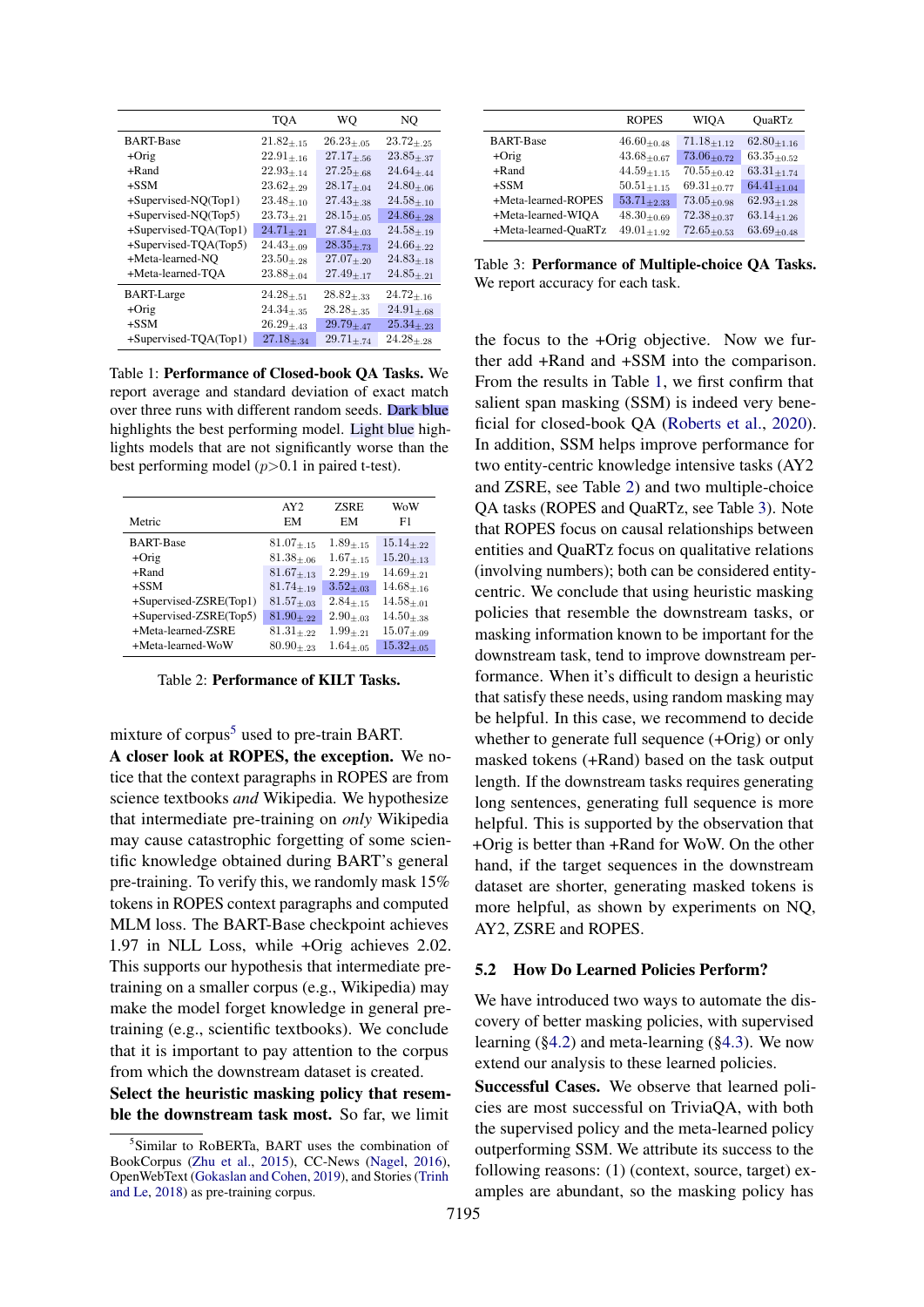<span id="page-6-1"></span>

| Training Data Used           | 0.1%     | $1\%$  |
|------------------------------|----------|--------|
| (a) BART-Base                | 3.69%    | 5.54%  |
| $(b) + SSM$                  | 5.56%    | 7.31%  |
| $(c) +$ Supervised-TQA(Top1) | $6.49\%$ | 8.40%  |
| (b) +Meta-learned-TOA        | 4.50%    | 6.44\% |

Table 4: Performance of TriviaQA in low-resource settings. Exact match is reported. Supervised policy outperforms other masking policies in low-resource setting, consistent with the full-dataset setting.

sufficient supervision. TriviaQA dataset is accompanied with large-scale context paragraphs created with distant supervision, so the scale of  $(c, s, t)$  examples is larger than other datasets. (2) The heuristic masking policy does not "perfectly" resemble the downstream task, and it still has room for improvement. SSM masks one random named entity in the context. However, the answer to trivia questions are not necessarily named entities, and one named entity may be more important than another. Therefore the learned policies can better capture the characteristics of TriviaQA than SSM. Apart from TriviaQA, meta-learned policies outperforms +Orig on NQ, ZSRE and ROPES, demonstrating the effectiveness of the method. This also opens up a promising direction for downstream tasks whose heuristic masking policy is not intuitive (*e.g.*, dialogue response generation, multiple-choice QA).

Improved learning efficiency. We additionally consider a low-resource setting for TriviaQA, where we use 0.1% and 1% of its training set for fine-tuning. We present the results in Table [4.](#page-6-1) We observe that the supervised policy has better sample efficiency than SSM. We also observe that intermediate pre-training by generating full sequence (a/d) is worse than generating spans (b/c), supporting our previous conclusion that the choice of target sequences should be based on the downstream task output format (span or sentence).

Overfitting on ZSRE. ZSRE dataset has a unique setting: it is a slot filling task similar to closebook QA; however it adds additional challenge as the relations in train/dev/test splits are nonoverlapping. We hypothesize that this train/test discrepancy leads to unsatisfactory behavior of learned ZSRE policies, and we conduct a set of controlled experiment to validate this hypothesis. Concretely, we use 90% of its original train set as the new train set, use the 10% remaining training examples as a "matched" dev set, and the original dev set as a "mismatched" dev set. In our experiments, SSM achieves  $20.02\%_{\pm{16\%}}$  EM on match-dev,

and  $3.21\%_{\pm.15\%}$  on mismatch-dev. Supervised-ZSRE(Top5) achieves  $20.37\%_{\pm.04\%}$  on match-dev (outperforms SSM,  $p<0.05$ ), and  $2.94\%$ <sub>+11%</sub> on mismatch-dev. These experiments show that our supervised policy is learning useful information, but has overfitted to the training data and becomes less robust to distribution shift during inference. In comparison, SSM is agnostic to train-test discrepancy and thus achieves the strongest performance. Generalization of learned policies. We observe several cases where a policy learned from one dataset positively transfer to another downstream tasks. That includes Supervised-TQA(Top5) bringing improvement to WQ, +Supervised-NQ(Top5) bringing improvement to TQA, and +Supervised-ZSRE(Top5) bringing improvement to AY2, compared to random masking baselines. This is reasonable since all these tasks are entity-centric and are similar in nature. For tasks with significantly different formats and goals, *e.g.*, ZSRE and WoW, policies learned on one does not benefit the other. Here we only exhibit the evidence supporting that learned masking policies can positively transfer, and we leave the question of "when and why does it work" as future work.

Remarks. Supervised/meta-learned masking policies are our initial attempt towards the idea of "learning to mask". While being successful and exhibiting the evidence for positive transfer in certain cases, we recognize the potential risks of overfitting, or suffering from high instability in metalearning. We hope future work can investigate these issues and design novel methods to learn better masking policies.

## <span id="page-6-0"></span>5.3 Quantitative Analysis: What are Masked? How are policies different?

In this section we aim to understand how masking policies are different from each other in terms of their masking decisions. We analyze the relation between masking decisions, part-of-speech tags and token frequency. Specifically, we take 1% of the pre-train corpus and compare the masking decisions made by each policy to facilitate our analysis.

Relation to Part-of-speech Tags. In Fig. [3,](#page-7-0) we plot the stacked bar chart of part-of-speech tags to visualize their distribution. Each bar represent the portion of masks having the part-of-speech tag, amongst all masks produced by this policy. Notably, most *supervised* policies learns to focus more on proper nouns, and less on common nouns.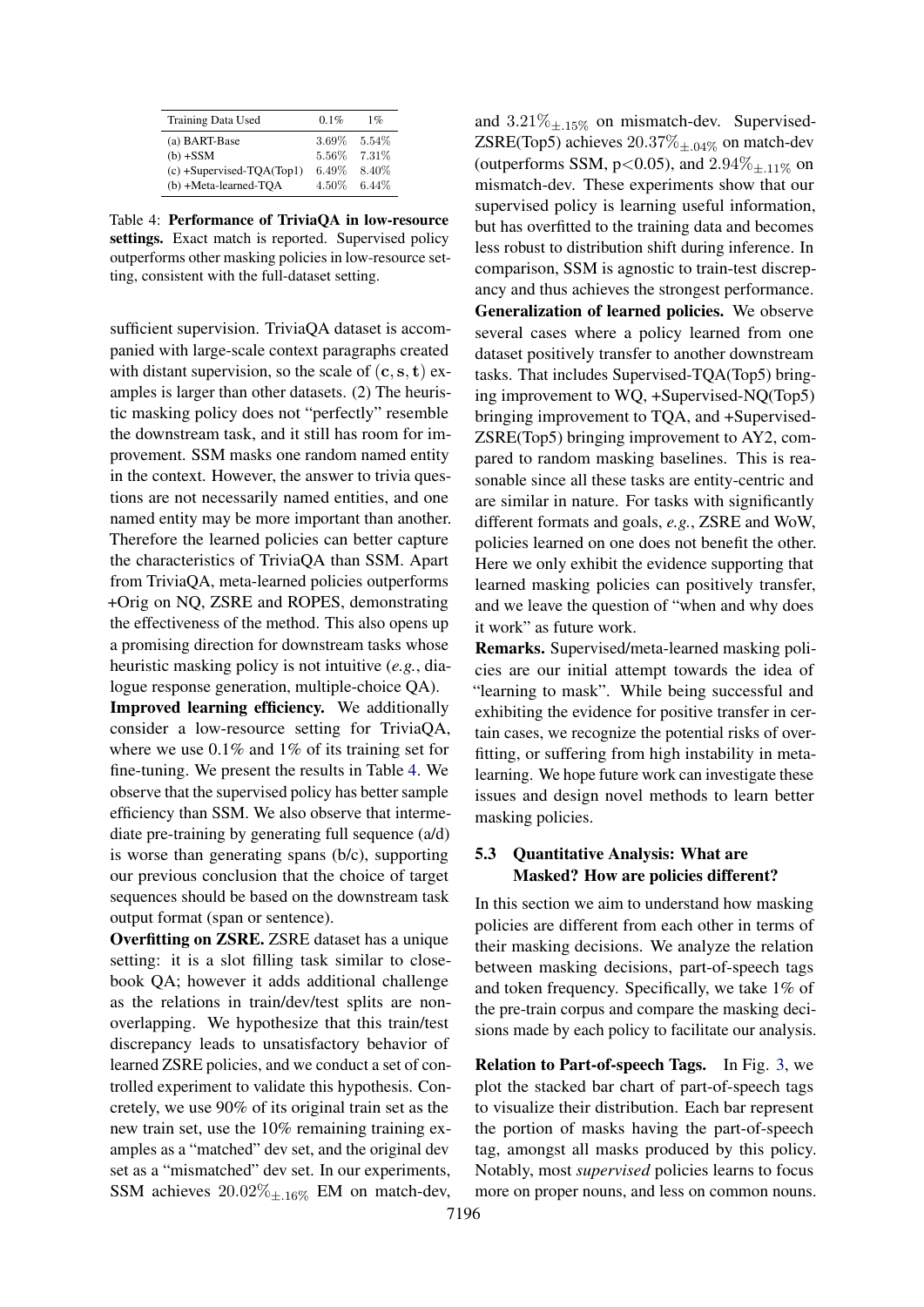<span id="page-7-0"></span>

Figure 3: Part-of-speech tag distribution for masked produced by different masking policies.

This is consistent with the goal of the entity-centric downstream tasks. Comparing Supervised-TQA and SSM, Supervised-TQA focuses less on nouns, numbers and adjectives, and it focuses even more on proper nouns. This suggests that Supervised-TQA better characterizes the property of TQA, and thus outperforms SSM by learning to mask task-specific information. Due to the differences in learning procedures, the *meta-learned* policies has distributions different from supervised policies. Still, meta-learned policies for NQ and TQA masks more proper nouns compared to random masking, similar to their supervised counterparts.

Relation to Token Frequency. In Fig. [4,](#page-7-1) we plot the relation between mask frequency and token frequency for masking policies learned from TQA, along with random masking and SSM for reference. Mask frequency is computed as the number of occurrences that a token was masked divided by the number of all masked tokens. For random masking, the datapoints approximate a Zipfian distribution [\(Zipf,](#page-10-11) [1999\)](#page-10-11), with some noise due to random sampling of words. Secondly, for SSM, most datapoints fall on a curve above the random masking line, while a small portion of tokens are less likely to be masked, formulating line segments in the bottom area. These observations indicate that SSM tend to mask less frequent tokens, but its behavior is not fully explained away with token frequency. The two learned policies, Supervised-TQA (Fig.

<span id="page-7-1"></span>

Figure 4: Relation between token frequency rank in the corpus and the token's mask frequency. Best viewed in color.

[4\(](#page-7-1)a)) and Meta-TQA (Fig. [4\(](#page-7-1)b)) are in general similar to SSM, while the curve for Supervised-TQA is more scattered, indicating a weaker preference for Zipfian behavior.

## 6 Related Work

Implicit Knowledge in Pre-trained Language Models. [Petroni et al.](#page-10-2) [\(2019\)](#page-10-2) discovered that pre-trained language models can implicitly store relational knowledge in their parameters, and such knowledge can be accessed with cloze-style queries. [Roberts et al.](#page-10-1) [\(2020\)](#page-10-1) introduced the task of closed-book QA, which breaks the convention of retriever-reader strategy for open-domain QA, and requires the model to directly generate answers with its implicit knowledge. Closed-book QA performance is boosted significantly when salient span masking [\(Guu et al.,](#page-9-0) [2020\)](#page-9-0) is used. [Guu et al.](#page-9-0) [\(2020\)](#page-9-0) maintained that SSM helps the model to "focus on problems that require world knowledge".

Self-supervised Pre-training. Pre-trained language models has shown its capability on a wide variety of NLP tasks. Current self-supervised objectives are mostly *heuristic*, including masked language modeling [\(Devlin et al.,](#page-8-0) [2019\)](#page-8-0), span boundary representation learning [\(Joshi et al.,](#page-9-14) [2020\)](#page-9-14), corrupted sentence reconstruction [\(Lewis et al.,](#page-9-2) [2020\)](#page-9-2), etc. [Raffel et al.](#page-10-0) [\(2020\)](#page-10-0) systematically studied the self-supervised objectives used in previous literature. Related to our goal of exploring pre-training objectives, ELECTRA [\(Clark et al.,](#page-8-5) [2020\)](#page-8-5) propose a replaced token prediction task which improves pre-training efficiency. [Chen et al.](#page-8-6) [\(2020\)](#page-8-6) propose to reduce the variance of gradients in SGD and expedite model pre-training. [Levine et al.](#page-9-15) [\(2020\)](#page-9-15)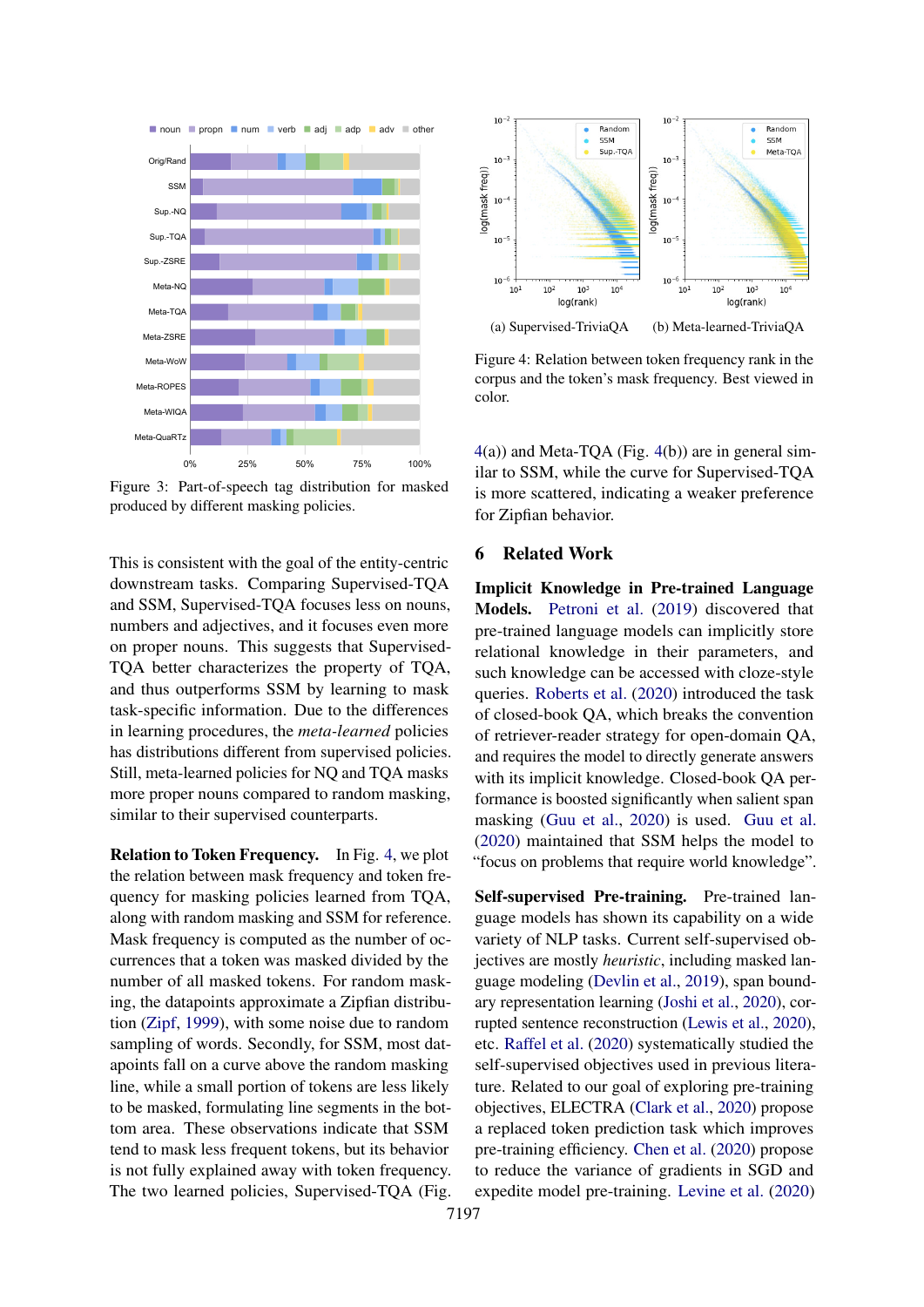propose to mask n-grams according to Pointwise Mutual Information (PMI). These works typically consider the efficiency of an objective when pretraining *from scratch* and without preconceived focus on a given problem; while we focus on encoding knowledge or adapting the model during intermediate pre-training with a given task in mind.

Domain/Task-specific Pre-training. [Gururan](#page-9-11)[gan et al.](#page-9-11) [\(2020\)](#page-9-11) experiment on four domains (biomedical, computer science, news, reviews) and eight different datasets, where they discover that pre-training with in-domain corpus leads to better downstream performance. [Kang et al.](#page-9-16) [\(2020\)](#page-9-16) propose to learn a mask generator via reinforcement learning. Closely related to us, [Gu et al.](#page-9-17) [\(2020\)](#page-9-17) propose task-guided pre-training by learning to predict importance score for each token in pre-train corpus. [Vu et al.](#page-10-12) [\(2020\)](#page-10-12); [Pruksachatkun et al.](#page-10-13) [\(2020\)](#page-10-13) studies knowledge transfer from intermediate-task fine-tuning, while we focus on a different problem setting of intermediate pre-training with generic corpus (*e.g.*, Wikipedia). We believe both settings have practical utility in real-world applications.

## 7 Conclusion

In this paper, we study the influence brought by different masking policies used during intermediate pre-training, and offer two methods as our initial attempts towards automating the discovery of optimal masking policy. From extensive experiments with heuristic and learned masking policies across three categories of tasks, we have identified several successful cases of intermediate pre-training, offered in-depth analysis and insights for the masking policies we used, discussed the risks of learned masking policies, and summarized several suggestions for researchers who wish to adopt intermediate pre-training in their applications.

We also acknowledge that, despite our additional efforts and experiments, several observations still cannot be explained away. We invite future research into this challenging and under-explored problem, to expand on our methods, and to search the space of pre-training objectives beyond masked language modeling. Furthermore, we hope our work encourages researchers to consider the type of downstream applications they wish to deploy their LMs in, before investing resources into largescale pre-training.

## Acknowledgments

We would like to thank anonymous reviewers for their constructive feedback. We would like to thank Sebastian Riedel, Edward Grefenstette, Douwe Kiela, Patrick Lewis, Xian Li, Sewon Min, and USC INK Lab members for the insightful discussions. Qinyuan Ye and Xiang Ren are supported in part by the Office of the Director of National Intelligence (ODNI), Intelligence Advanced Research Projects Activity (IARPA), via Contract No. 2019-19051600007; the DARPA MCS program under Contract No. N660011924033; the Defense Advanced Research Projects Agency with award W911NF-19-20271; NSF IIS 2048211.

### **References**

- <span id="page-8-4"></span>Antreas Antoniou, Harrison Edwards, and Amos Storkey. 2019. [How to train your MAML.](https://openreview.net/forum?id=HJGven05Y7) In *International Conference on Learning Representations*.
- <span id="page-8-1"></span>Jonathan Berant, Andrew Chou, Roy Frostig, and Percy Liang. 2013. [Semantic parsing on Freebase from](https://www.aclweb.org/anthology/D13-1160) [question-answer pairs.](https://www.aclweb.org/anthology/D13-1160) In *Proceedings of the 2013 Conference on Empirical Methods in Natural Language Processing*, pages 1533–1544, Seattle, Washington, USA. Association for Computational Linguistics.
- <span id="page-8-6"></span>Liang Chen, Tianyuan Zhang, Di He, Guolin Ke, Liwei Wang, and Tie-Yan Liu. 2020. Variance-reduced language pretraining via a mask proposal network. *arXiv preprint arXiv:2008.05333*.
- <span id="page-8-5"></span>Kevin Clark, Minh-Thang Luong, Quoc V. Le, and Christopher D. Manning. 2020. [ELECTRA: Pre](https://openreview.net/pdf?id=r1xMH1BtvB)[training text encoders as discriminators rather than](https://openreview.net/pdf?id=r1xMH1BtvB) [generators.](https://openreview.net/pdf?id=r1xMH1BtvB) In *ICLR*.
- <span id="page-8-0"></span>Jacob Devlin, Ming-Wei Chang, Kenton Lee, and Kristina Toutanova. 2019. [BERT: Pre-training of](https://doi.org/10.18653/v1/N19-1423) [deep bidirectional transformers for language under](https://doi.org/10.18653/v1/N19-1423)[standing.](https://doi.org/10.18653/v1/N19-1423) In *Proceedings of the 2019 Conference of the North American Chapter of the Association for Computational Linguistics: Human Language Technologies, Volume 1 (Long and Short Papers)*, pages 4171–4186, Minneapolis, Minnesota. Association for Computational Linguistics.
- <span id="page-8-2"></span>Emily Dinan, Stephen Roller, Kurt Shuster, Angela Fan, M. Auli, and J. Weston. 2019. Wizard of wikipedia: Knowledge-powered conversational agents. *ArXiv*, abs/1811.01241.
- <span id="page-8-3"></span>Chelsea Finn, Pieter Abbeel, and Sergey Levine. 2017. [Model-agnostic meta-learning for fast adaptation](http://proceedings.mlr.press/v70/finn17a.html) [of deep networks.](http://proceedings.mlr.press/v70/finn17a.html) volume 70 of *Proceedings of Machine Learning Research*, pages 1126–1135, International Convention Centre, Sydney, Australia. PMLR.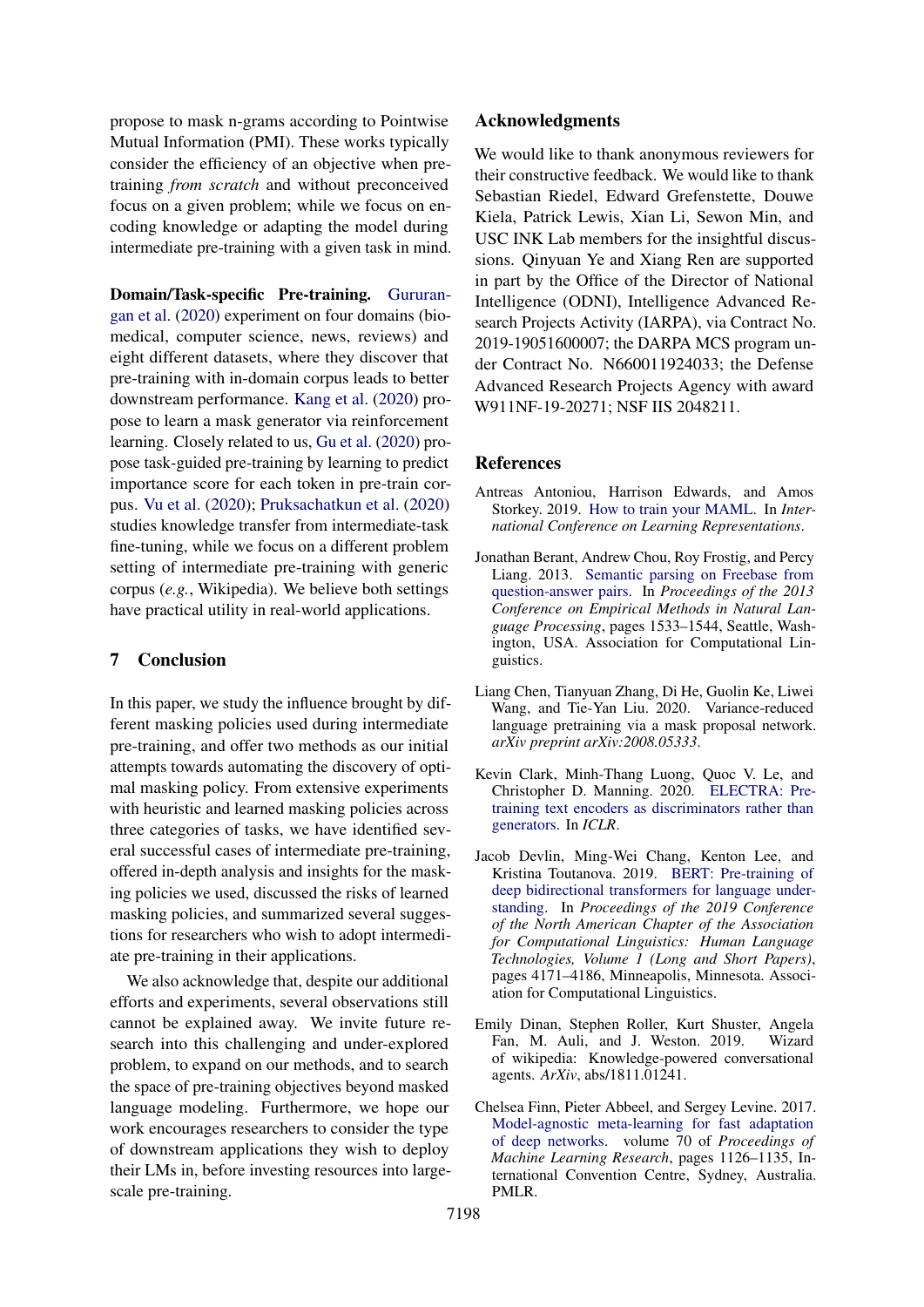- <span id="page-9-13"></span>Aaron Gokaslan and Vanya Cohen. 2019. Openwebtext corpus. *URl: https://skylion007. github. io/OpenWebTextCorpus*.
- <span id="page-9-8"></span>Edward Grefenstette, Brandon Amos, Denis Yarats, Phu Mon Htut, Artem Molchanov, Franziska Meier, Douwe Kiela, Kyunghyun Cho, and Soumith Chintala. 2019. Generalized inner loop meta-learning. *arXiv preprint arXiv:1910.01727*.
- <span id="page-9-17"></span>Yuxian Gu, Zhengyan Zhang, Xiaozhi Wang, Zhiyuan Liu, and Maosong Sun. 2020. [Train no evil: Se](https://doi.org/10.18653/v1/2020.emnlp-main.566)[lective masking for task-guided pre-training.](https://doi.org/10.18653/v1/2020.emnlp-main.566) In *Proceedings of the 2020 Conference on Empirical Methods in Natural Language Processing (EMNLP)*, pages 6966–6974, Online. Association for Computational Linguistics.
- <span id="page-9-11"></span>Suchin Gururangan, Ana Marasović, Swabha Swayamdipta, Kyle Lo, Iz Beltagy, Doug Downey, and Noah A. Smith. 2020. [Don't stop pretraining:](https://doi.org/10.18653/v1/2020.acl-main.740) [Adapt language models to domains and tasks.](https://doi.org/10.18653/v1/2020.acl-main.740) In *Proceedings of the 58th Annual Meeting of the Association for Computational Linguistics*, pages 8342–8360, Online. Association for Computational Linguistics.
- <span id="page-9-0"></span>Kelvin Guu, Kenton Lee, Zora Tung, Panupong Pasupat, and Ming-Wei Chang. 2020. REALM: Retrieval-augmented language model pre-training. In *International Conference on Machine Learning (ICML)*.
- <span id="page-9-4"></span>Johannes Hoffart, Mohamed Amir Yosef, Ilaria Bordino, Hagen Fürstenau, Manfred Pinkal, Marc Spaniol, Bilyana Taneva, Stefan Thater, and Gerhard Weikum. 2011. [Robust disambiguation of named en](https://www.aclweb.org/anthology/D11-1072)[tities in text.](https://www.aclweb.org/anthology/D11-1072) In *Proceedings of the 2011 Conference on Empirical Methods in Natural Language Processing*, pages 782–792, Edinburgh, Scotland, UK. Association for Computational Linguistics.
- <span id="page-9-10"></span>Eric Jang, Shixiang Gu, and Ben Poole. 2017. Categorical reparameterization with gumbel-softmax. *ArXiv*, abs/1611.01144.
- <span id="page-9-14"></span>Mandar Joshi, Danqi Chen, Yinhan Liu, Daniel S. Weld, Luke Zettlemoyer, and Omer Levy. 2020. [SpanBERT: Improving pre-training by representing](https://doi.org/10.1162/tacl_a_00300) [and predicting spans.](https://doi.org/10.1162/tacl_a_00300) *Transactions of the Association for Computational Linguistics*, 8:64–77.
- <span id="page-9-1"></span>Mandar Joshi, Eunsol Choi, Daniel Weld, and Luke Zettlemoyer. 2017. [TriviaQA: A large scale dis](https://doi.org/10.18653/v1/P17-1147)[tantly supervised challenge dataset for reading com](https://doi.org/10.18653/v1/P17-1147)[prehension.](https://doi.org/10.18653/v1/P17-1147) In *Proceedings of the 55th Annual Meeting of the Association for Computational Linguistics (Volume 1: Long Papers)*, pages 1601–1611, Vancouver, Canada. Association for Computational Linguistics.
- <span id="page-9-16"></span>Minki Kang, Moonsu Han, and Sung Ju Hwang. 2020. [Neural mask generator: Learning to generate adap](https://doi.org/10.18653/v1/2020.emnlp-main.493)[tive word maskings for language model adaptation.](https://doi.org/10.18653/v1/2020.emnlp-main.493) In *Proceedings of the 2020 Conference on Empirical*

*Methods in Natural Language Processing (EMNLP)*, pages 6102–6120, Online. Association for Computational Linguistics.

- <span id="page-9-7"></span>Daniel Khashabi, Sewon Min, Tushar Khot, Ashish Sabharwal, Oyvind Tafjord, Peter Clark, and Hannaneh Hajishirzi. 2020. [UNIFIEDQA: Crossing for](https://doi.org/10.18653/v1/2020.findings-emnlp.171)[mat boundaries with a single QA system.](https://doi.org/10.18653/v1/2020.findings-emnlp.171) In *Findings of the Association for Computational Linguistics: EMNLP 2020*, pages 1896–1907, Online. Association for Computational Linguistics.
- <span id="page-9-3"></span>Tom Kwiatkowski, Jennimaria Palomaki, Olivia Redfield, Michael Collins, Ankur Parikh, Chris Alberti, Danielle Epstein, Illia Polosukhin, Jacob Devlin, Kenton Lee, Kristina Toutanova, Llion Jones, Matthew Kelcey, Ming-Wei Chang, Andrew M. Dai, Jakob Uszkoreit, Quoc Le, and Slav Petrov. 2019. [Natural questions: A benchmark for question an](https://doi.org/10.1162/tacl_a_00276)[swering research.](https://doi.org/10.1162/tacl_a_00276) *Transactions of the Association for Computational Linguistics*, 7:452–466.
- <span id="page-9-15"></span>Yoav Levine, Barak Lenz, Opher Lieber, Omri Abend, Kevin Leyton-Brown, Moshe Tennenholtz, and Yoav Shoham. 2020. PMI-masking: Principled masking of correlated spans. *ArXiv*, abs/2010.01825.
- <span id="page-9-5"></span>Omer Levy, Minjoon Seo, Eunsol Choi, and Luke Zettlemoyer. 2017. [Zero-shot relation extraction via](https://doi.org/10.18653/v1/K17-1034) [reading comprehension.](https://doi.org/10.18653/v1/K17-1034) In *Proceedings of the 21st Conference on Computational Natural Language Learning (CoNLL 2017)*, pages 333–342, Vancouver, Canada. Association for Computational Linguistics.
- <span id="page-9-2"></span>Mike Lewis, Yinhan Liu, Naman Goyal, Marjan Ghazvininejad, Abdelrahman Mohamed, Omer Levy, Veselin Stoyanov, and Luke Zettlemoyer. 2020. [BART: Denoising sequence-to-sequence pre](https://doi.org/10.18653/v1/2020.acl-main.703)[training for natural language generation, translation,](https://doi.org/10.18653/v1/2020.acl-main.703) [and comprehension.](https://doi.org/10.18653/v1/2020.acl-main.703) In *Proceedings of the 58th Annual Meeting of the Association for Computational Linguistics*, pages 7871–7880, Online. Association for Computational Linguistics.
- <span id="page-9-6"></span>Kevin Lin, Oyvind Tafjord, Peter Clark, and Matt Gardner. 2019. [Reasoning over paragraph effects in situ](https://doi.org/10.18653/v1/D19-5808)[ations.](https://doi.org/10.18653/v1/D19-5808) In *Proceedings of the 2nd Workshop on Machine Reading for Question Answering*, pages 58– 62, Hong Kong, China. Association for Computational Linguistics.
- <span id="page-9-9"></span>Yinhan Liu, Myle Ott, Naman Goyal, Jingfei Du, Mandar Joshi, Danqi Chen, Omer Levy, Mike Lewis, Luke Zettlemoyer, and Veselin Stoyanov. 2019. Roberta: A robustly optimized bert pretraining approach. *arXiv preprint arXiv:1907.11692*.
- <span id="page-9-12"></span>Sebastian Nagel. 2016. Cc-news. *URL: http://web. archive. org/save/http://commoncrawl. org/2016/10/newsdatasetavailable*.
- <span id="page-9-18"></span>Myle Ott, Sergey Edunov, Alexei Baevski, Angela Fan, Sam Gross, Nathan Ng, David Grangier, and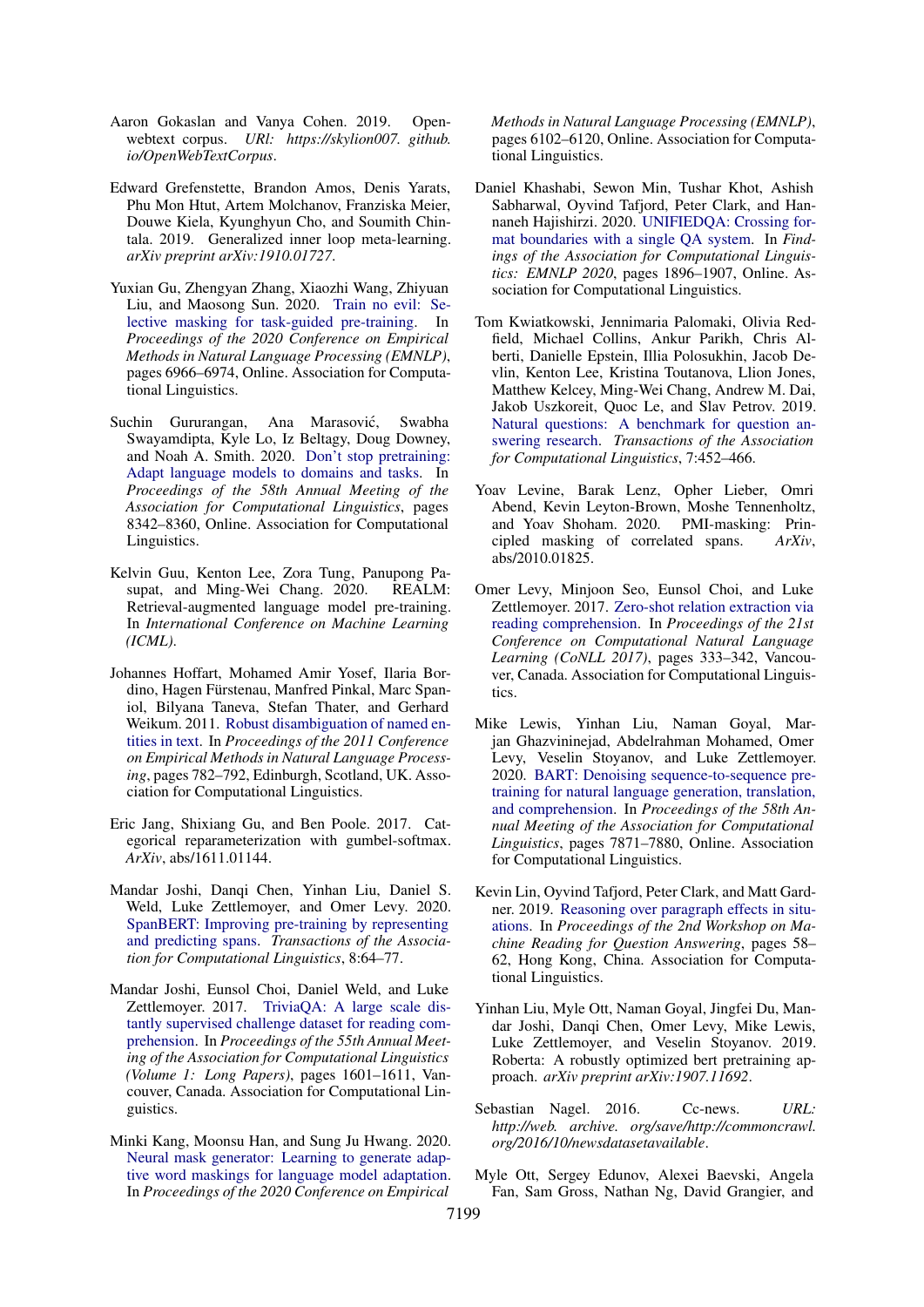Michael Auli. 2019. [fairseq: A fast, extensible](https://doi.org/10.18653/v1/N19-4009) [toolkit for sequence modeling.](https://doi.org/10.18653/v1/N19-4009) In *Proceedings of the 2019 Conference of the North American Chapter of the Association for Computational Linguistics (Demonstrations)*, pages 48–53, Minneapolis, Minnesota. Association for Computational Linguistics.

- <span id="page-10-3"></span>Fabio Petroni, Aleksandra Piktus, Angela Fan, Patrick Lewis, Majid Yazdani, Nicola De Cao, James Thorne, Yacine Jernite, Vassilis Plachouras, Tim Rocktäschel, et al. 2020. Kilt: a benchmark for knowledge intensive language tasks. *arXiv preprint arXiv:2009.02252*.
- <span id="page-10-2"></span>Fabio Petroni, Tim Rocktäschel, Sebastian Riedel, Patrick Lewis, Anton Bakhtin, Yuxiang Wu, and Alexander Miller. 2019. [Language models as knowl](https://doi.org/10.18653/v1/D19-1250)[edge bases?](https://doi.org/10.18653/v1/D19-1250) In *Proceedings of the 2019 Conference on Empirical Methods in Natural Language Processing and the 9th International Joint Conference on Natural Language Processing (EMNLP-IJCNLP)*, pages 2463–2473, Hong Kong, China. Association for Computational Linguistics.
- <span id="page-10-13"></span>Yada Pruksachatkun, Jason Phang, Haokun Liu, Phu Mon Htut, Xiaoyi Zhang, Richard Yuanzhe Pang, Clara Vania, Katharina Kann, and Samuel R. Bowman. 2020. [Intermediate-task transfer learning](https://doi.org/10.18653/v1/2020.acl-main.467) [with pretrained language models: When and why](https://doi.org/10.18653/v1/2020.acl-main.467) [does it work?](https://doi.org/10.18653/v1/2020.acl-main.467) In *Proceedings of the 58th Annual Meeting of the Association for Computational Linguistics*, pages 5231–5247, Online. Association for Computational Linguistics.
- <span id="page-10-0"></span>Colin Raffel, Noam Shazeer, Adam Roberts, Katherine Lee, Sharan Narang, Michael Matena, Yanqi Zhou, Wei Li, and Peter J. Liu. 2020. [Exploring](http://jmlr.org/papers/v21/20-074.html) [the limits of transfer learning with a unified text-to](http://jmlr.org/papers/v21/20-074.html)[text transformer.](http://jmlr.org/papers/v21/20-074.html) *Journal of Machine Learning Research*, 21(140):1–67.
- <span id="page-10-1"></span>Adam Roberts, Colin Raffel, and Noam Shazeer. 2020. [How much knowledge can you pack into the param](https://doi.org/10.18653/v1/2020.emnlp-main.437)[eters of a language model?](https://doi.org/10.18653/v1/2020.emnlp-main.437) In *Proceedings of the 2020 Conference on Empirical Methods in Natural Language Processing (EMNLP)*, pages 5418–5426, Online. Association for Computational Linguistics.
- <span id="page-10-7"></span>Jürgen Schmidhuber. 1987. Evolutionary principles *in self-referential learning, or on learning how to learn: the meta-meta-... hook*. Ph.D. thesis, Technische Universität München.
- <span id="page-10-5"></span>Oyvind Tafjord, Matt Gardner, Kevin Lin, and Peter Clark. 2019. [QuaRTz: An open-domain dataset of](https://doi.org/10.18653/v1/D19-1608) [qualitative relationship questions.](https://doi.org/10.18653/v1/D19-1608) In *Proceedings of the 2019 Conference on Empirical Methods in Natural Language Processing and the 9th International Joint Conference on Natural Language Processing (EMNLP-IJCNLP)*, pages 5941–5946, Hong Kong, China. Association for Computational Linguistics.
- <span id="page-10-4"></span>Niket Tandon, Bhavana Dalvi, Keisuke Sakaguchi, Peter Clark, and Antoine Bosselut. 2019. [WIQA: A](https://doi.org/10.18653/v1/D19-1629) [dataset for "what if..." reasoning over procedural](https://doi.org/10.18653/v1/D19-1629)

[text.](https://doi.org/10.18653/v1/D19-1629) In *Proceedings of the 2019 Conference on Empirical Methods in Natural Language Processing and the 9th International Joint Conference on Natural Language Processing (EMNLP-IJCNLP)*, pages 6076–6085, Hong Kong, China. Association for Computational Linguistics.

- <span id="page-10-8"></span>Sebastian Thrun and Lorien Pratt. 1998. Learning to learn: Introduction and overview. In *Learning to learn*, pages 3–17. Springer.
- <span id="page-10-10"></span>Trieu H Trinh and Quoc V Le. 2018. A simple method for commonsense reasoning. *arXiv preprint arXiv:1806.02847*.
- <span id="page-10-12"></span>Tu Vu, Tong Wang, Tsendsuren Munkhdalai, Alessandro Sordoni, Adam Trischler, Andrew Mattarella-Micke, Subhransu Maji, and Mohit Iyyer. 2020. [Ex](https://doi.org/10.18653/v1/2020.emnlp-main.635)[ploring and predicting transferability across NLP](https://doi.org/10.18653/v1/2020.emnlp-main.635) [tasks.](https://doi.org/10.18653/v1/2020.emnlp-main.635) In *Proceedings of the 2020 Conference on Empirical Methods in Natural Language Processing (EMNLP)*, pages 7882–7926, Online. Association for Computational Linguistics.
- <span id="page-10-6"></span>Qinyuan Ye, Belinda Z. Li, Sinong Wang, Benjamin Bolte, Hao Ma, X. Ren, Wen tau Yih, and Madian Khabsa. 2020. Studying strategically: Learning to mask for closed-book qa. *ArXiv*, abs/2012.15856.
- <span id="page-10-9"></span>Yukun Zhu, Ryan Kiros, Rich Zemel, Ruslan Salakhutdinov, Raquel Urtasun, Antonio Torralba, and Sanja Fidler. 2015. Aligning books and movies: Towards story-like visual explanations by watching movies and reading books. In *Proceedings of the IEEE international conference on computer vision*, pages 19– 27.
- <span id="page-10-11"></span>George Kingsley Zipf. 1999. *The psycho-biology of language: An introduction to dynamic philology*, volume 21. Psychology Press.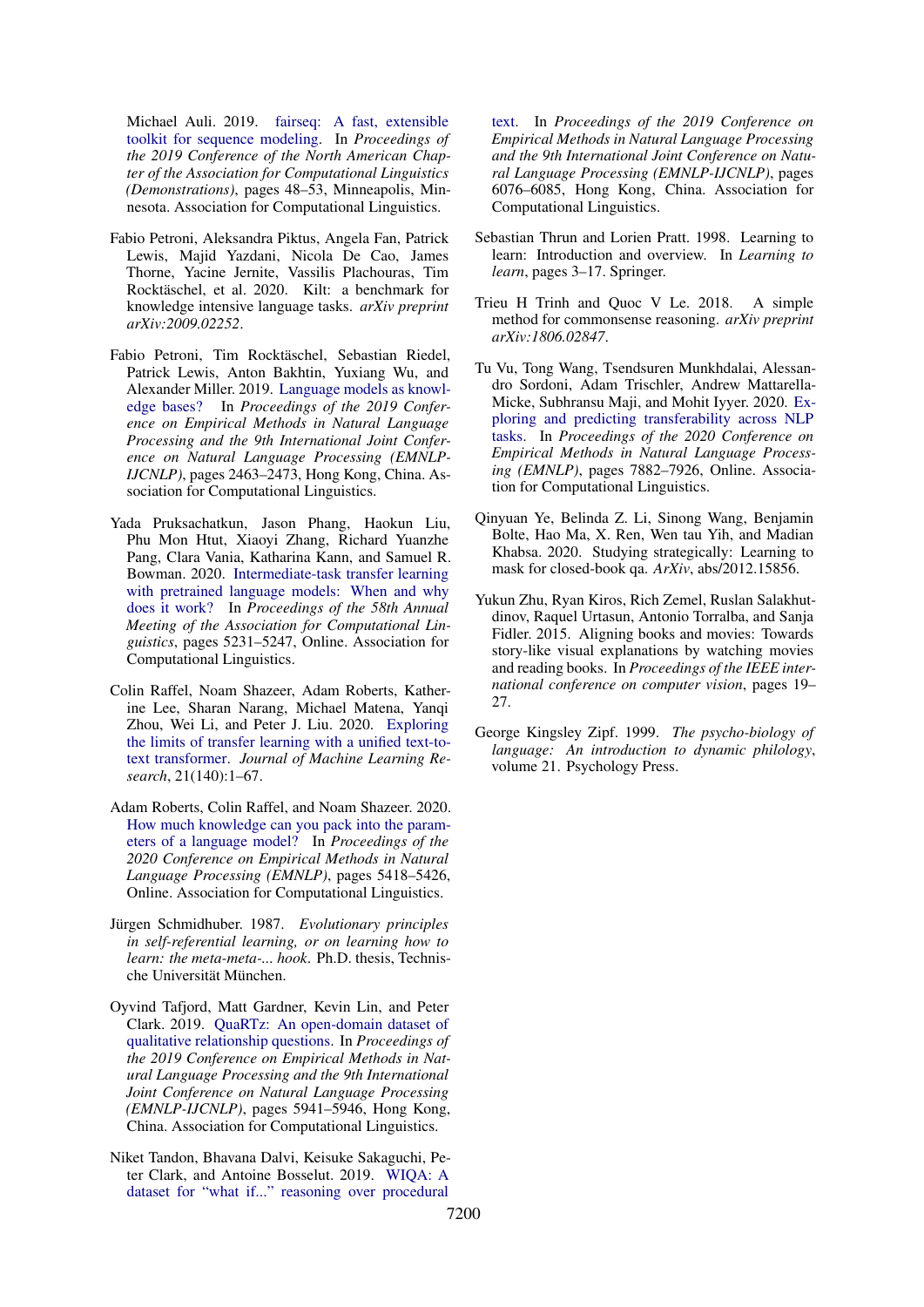## A Additional Training Details

## A.1 Supervised Policy

Training Details. The embedding matrix E is initialized with the weights in BART-base model. We optimize cross entropy loss between the logits outputted by the model and the gold annotations. For each source of supervision stated above, we train the policy for 30 epochs with learning rate of 1e-5 and batch size of 512, and select the best checkpoint according to validation loss.

## <span id="page-11-2"></span>A.2 Meta-learned Policy

Design choices. We use a 1D convolution layer with two additional linear layers as our policy network  $q(.,\phi)$ . The linear layers output two logits for each token in input sequence x. The two logits for each tokens go through Gumbel Softmax [\(Jang et al.,](#page-9-10) [2017\)](#page-9-10) to decide whether it should be masked  $(d_i = 1)$  or not  $(d_i = 0)$ . We've also experimented with Bi-LSTM as the encoder, but find meta-learning with LSTMs to be extremely unstable.

**Intuitive Example.** The PTLM  $f$  is given a piece of context c "Charles Schulz (November 26, 1922 – February 12, 2000) was an American cartoonist" and is expected to take an upcoming "closed-book exam" based on this piece of context. In the pre-train step, the current policy  $q$  predicts masks (e.g., Charles Schulz (<mask> – February 12, 2000) was an American cartoonist) and take one step of optimization, implicitly encoding this piece of knowledge into its parameters. After this, the PTLM "transit to closed-book exam mode" by finetuning on  $(s, t)$  for one step. Finally the language model "takes the closed-book exam" and the loss for generating t given s as input can be interpreted as the supervision for the masking decisions (i.e., whether masking "November 26, 1922" is helpful).

Pseudo-code. We provide pseudo-code for our method in Algorithm 1.

## <span id="page-11-0"></span>B Hyperparameters

For downstream task fine-tuning, we first select the learning rate from  $\{5e-6, 1e-5, 2e-5, 3e-5\}$  and then fix learning rate to select batch size from {32, 64, 128, 256}. See Table [5](#page-11-3) for more details.

<span id="page-11-3"></span>

| Parameter Name                   | Value                      |
|----------------------------------|----------------------------|
| Max Epoch                        | 100                        |
| Validation Interval              | $2$ or $5$                 |
| Warmup Updates                   | 500                        |
| Learning Rate                    | ${5e-6, 1e-5, 2e-5, 3e-5}$ |
| <b>Batch Size</b>                | $\{32, 64, 128, 256\}$     |
| Label Smoothing                  | 01                         |
| Dropout                          | 0 <sub>1</sub>             |
| Weight Decay                     | 0.01                       |
| Clip Norm                        | 0 <sub>1</sub>             |
| <b>Generation Beam Size</b>      | 4                          |
| Generation Min/Max Length        | 1/20                       |
| <b>Generation Length Penalty</b> | 1.0                        |

Table 5: Hyperparameters for Downstream Task Finetuning.

## C Discussion on NQ

In Table [1](#page-5-0) we observe that performances on NQ are close for all BART-base models; therefore it is hard to rank all compared methods. We argue that multiple factors leads to this phenomenon, including dataset characteristics and evaluation protocol. Specifically, NQ may not be an ideal testbed for our study due to three reasons.

Firstly, intermediate pre-training in general might not be as beneficial for this particular task. For instance, [Roberts et al.](#page-10-1) [\(2020\)](#page-10-1) reports only 2% EM gain on NQ using T5-11B. In our experiments, we use significantly smaller pre-trained models (BART-base/large), so the effect brought by intermediate pre-training will be even smaller. In our case we believe the effect is hidden in the variance brought by random seeds.

Secondly, performance on NQ may not represent the real implicit knowledge capacity of a LM. For reference, we observe a 20% dev set EM when finetuning a randomly initialized BART-base model on NQ. The general pre-training stage brings merely 4-5% EM improvement, and therefore the improvement brought by intermediate pre-training can be marginal.

And finally, evaluation based on exact match may substantially underestimate the model capability, as suggested in [\(Roberts et al.,](#page-10-1) [2020\)](#page-10-1).

### D Reproducibility

### <span id="page-11-1"></span>D.1 Dataset Details

We obtain closed-book QA datasets from [https://github.com/facebookresearch/](https://github.com/facebookresearch/DPR/blob/master/data/download_data.py) [DPR/blob/master/data/download](https://github.com/facebookresearch/DPR/blob/master/data/download_data.py) data.py,

knowledge-intensive language tasks from [https://github.com/facebookresearch/KILT/blob/](https://github.com/facebookresearch/KILT/blob/master/scripts/donwload_all_kilt_data.py) [master/scripts/donwload](https://github.com/facebookresearch/KILT/blob/master/scripts/donwload_all_kilt_data.py) all kilt data.py. We